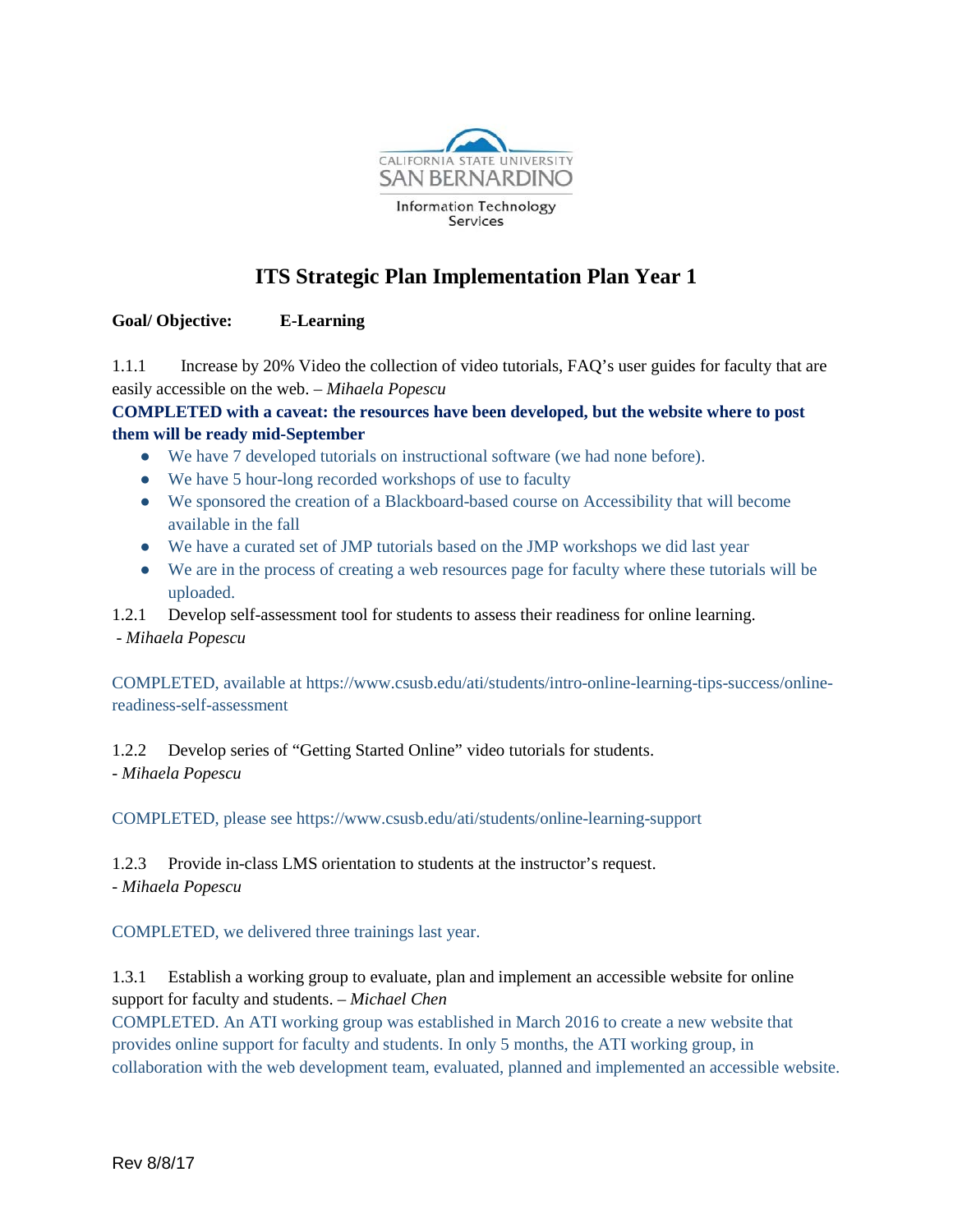1.3.2 Establish a communication plan and process to help increase campus awareness of the CSU and CSUSB software, instructional technology tools and services, training opportunities. – *Michael Chen* In progress: A plan was developed and implemented but needs to be documented.

1.3.3 Participate in at least one new faculty orientation session annually. – *Mihaela Popescu* COMPLETED. We have established contact with Academic Personnel and the Faculty Mentorship Network and will be a regular part of the new faculty orientation process.

3.2.1 Number of workshops featuring new technologies and vendors. - *Mihaela Popescu* COMPLETED. We now deliver approximately 15 workshops annually. The ITS Tech Talks was piloted and will become a yearly event. We have organized multiple vendor demos at faculty request, as well as a regional event on adaptive learning.

3.3.1 Create and administer an annual faculty survey. – *Michael Chen*

COMPLETED. The survey is distributed in April and results presented to ATDL in May. It will be included in the ATDL annual report.

3.3.2 In collaboration with TRC, develop a process for recommending, pilot testing, adoption, and full integration of learning technology services, tools, and solutions. – *Michael Chen*

In progress: The process is in place but need to be documented

4.1.1 Prepare and present an annual report on key trends in instructional technology.– *Michael Chen* WILL BE COMPLETED by August 31 and submitted to ATDL in its September meeting.

#### **Goal/ Objective: iCoyote**

1.1.1 Implement app improvements for CSUSB Mobile and Blackboard apps – *David Nimri, Lenora Rodgers*

Completed: The new Blackboard Learn mobile app was implemented in the 2016-2017 academic year and was very successful. Also, both Qwickly and iClicker were integrated within Blackboard and both were used successfully by multiple faculty members for their classes.

Update 1:We are working with the Math department on implementing WebWork, which is an online learning tool. We are testing the new Blackboard Learn mobile app for any issues that may arise and have found none to date. Researching the ability to use mobile devices to check in for attendance. Vendors such as Quickly and iClicker have interfaces that work within Blackboard.

1.1.b. Fixing Blackboard (BB) app through Blackboard services. -*Jim O'Linger, David Nimri*

Completed: The new Blackboard LEARN mobile app was implemented in the 2016-2017 academic year and successfully resolved all known issues that existed in the previous Blackboard mobile app.

Update 1: New Blackboard app released fixing all the issues that students requested as feature improvements in the Blackboard/CSUSB mobile app.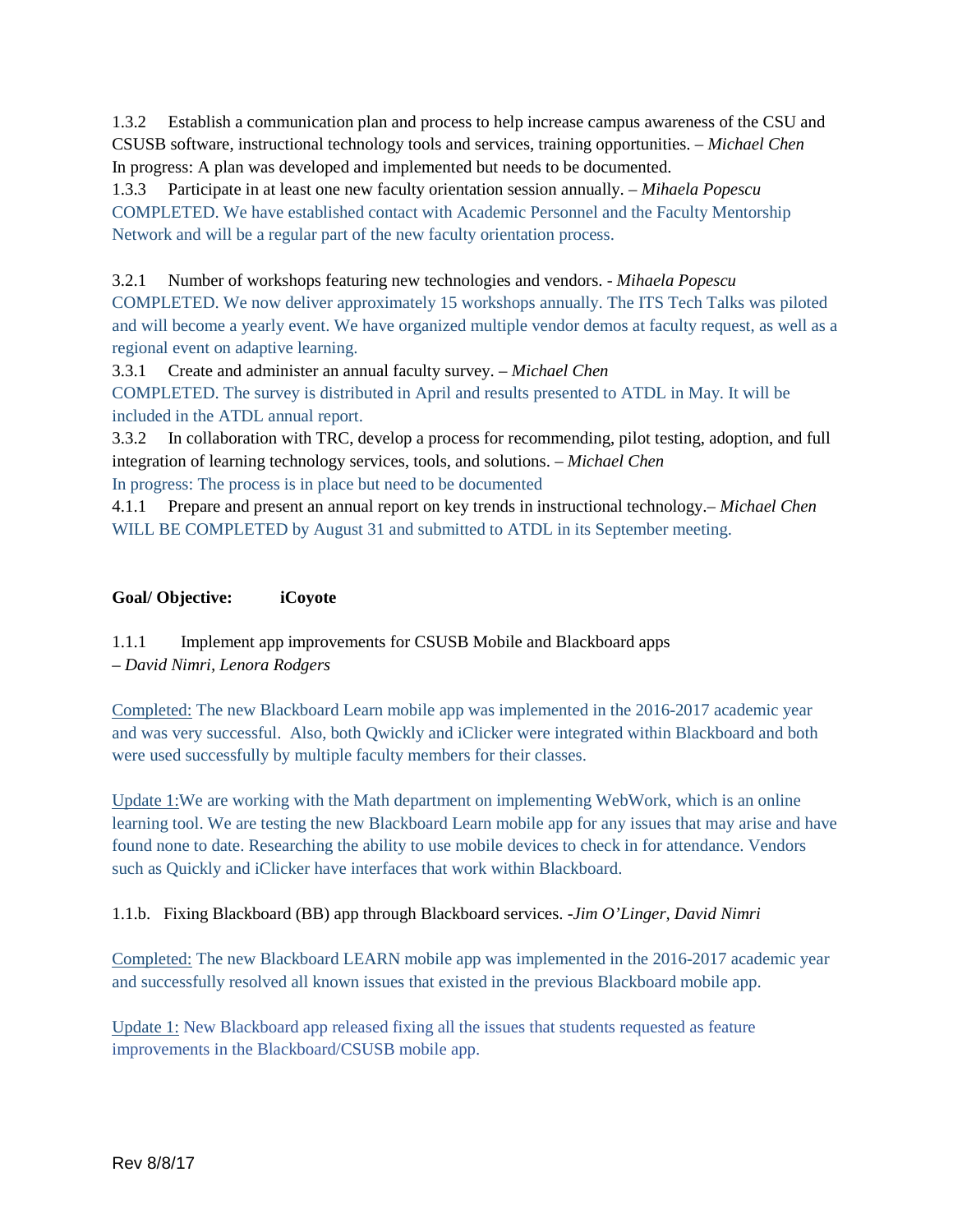1.2.1 Students should be able to access additional course related material through Blackboard or MyCoyote. – *Jim O'Linger, Lenora Rodgers*

Completed: Both the Openstax and Chancellor's Office academic resources were made available beginning with the Summer, 2017 classes. Below is a link that shows the different courses that are available. The link was made available in every course menu in Blackboard beginning in the summer quarter[:](https://openstax.org/subjects) <https://openstax.org/subjects>

Update 1: Brandon Sierra has linked Openstax as well as resources from the Chancellor's Office to Blackboard giving students additional course materials at no cost. Occurs when new courses are created/provisioned (starting summer).

### 1.4.1 Verify that the responsive design website for events can be read by screen readers. - *Michael Casadonte*

Completed: The CSUSB campus events calendar was implemented with a responsive design. A usability test was done to determine that a screen reader can in fact read the content. Improvements to the usability will continue. This item is otherwise complete.<https://search.csusb.edu/events>

# 4.2.1 Live chat features from website so students can ask common questions. - *Michael Casadonte, Jim O'Linger*

On hold: Due to new Drupal hosting migration and the implementation of a new ITSM solution in Team Dynamix or Cherwell, this project has been placed on a temporary hold. We are still looking at providing this service with a new Kayako server installation as an interim before the new ITSM solution is purchased and put in place.

Update 1: We're looking at using the Kayako Cloud Chat integration with our Drupal-hosted websites for Financial Aid, Admissions and others

4.3.1 Electronic key smith machine to speed up key access - *Jim O'Linger*

Completed: The new key system, SimpleK, was successfully brought into production in Spring, 2017. There have been additional fixes and updates since then, but Facilities Management has been using it in production for several months now.

Update 1: The online key system is up. We're finishing up their new website and hope to make it available by early December.

#### **Goal/ Objective: University Analytics**

1.1.1 Consolidate and minimize the number of systems/application used for conducting university operations. – *Institutional Research/ITS*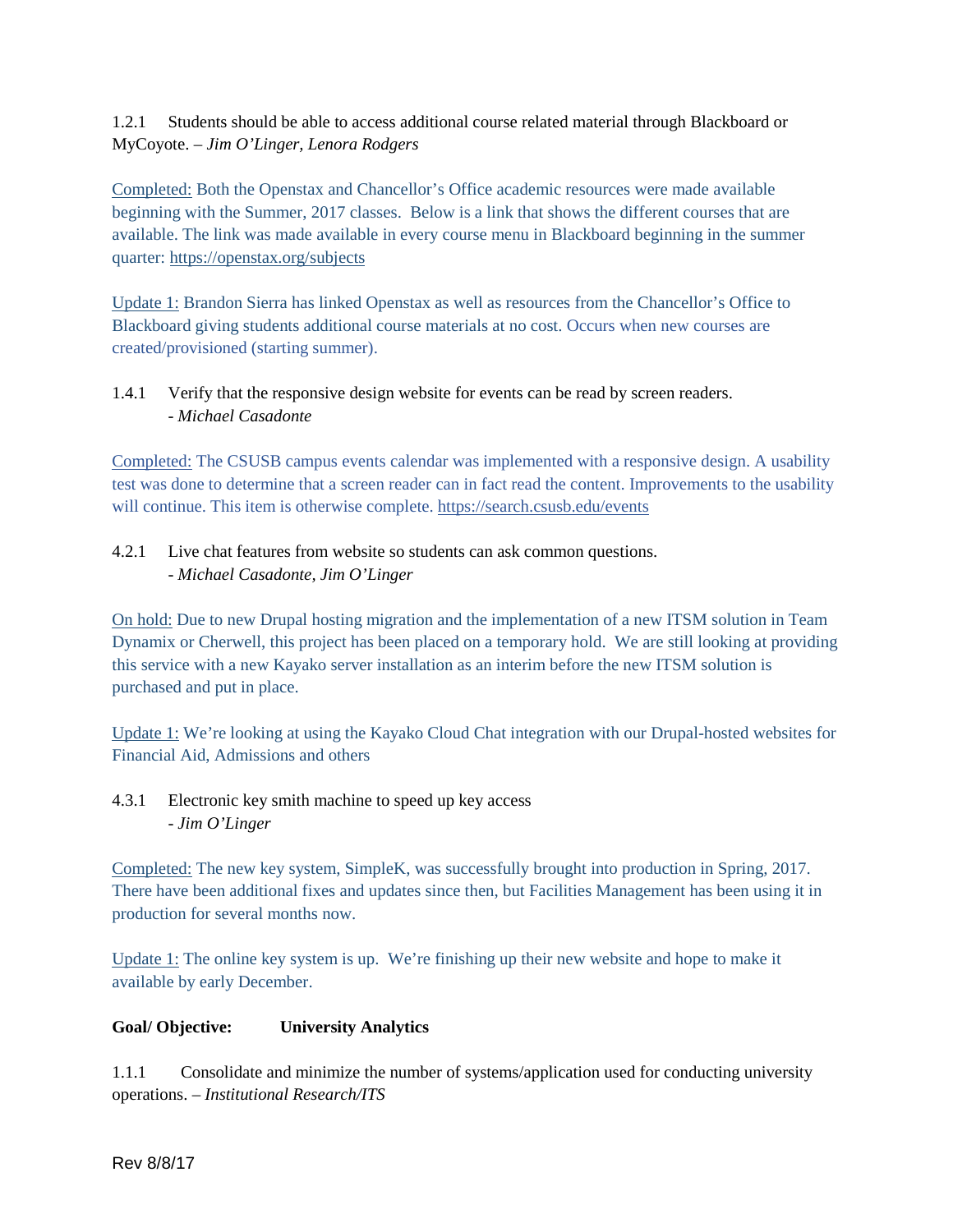Working with the Institutional Data Team to continue to identify databases that contain student engagement information with the goal of bringing them into the Institutional Data Warehouse

# 1.1.2 Increase linkages between university databases. - *Institutional Research/ITS*

The Institutional Data Team continues to explore other databases that need to be linked to the data warehouse. This year the PAWS (Student Degree Audit) data and some crucial data from EAB SSC (Student Success Collaboration) database was linked to the Data Warehouse. This provides the campus with additional data to assist the departments and IR in tracking student success. We are continuing to explore the possibilities in bringing over Financial Aid data.

3.1.1 Organize at least 3 annual workshops in conjunction with the Institutional Data Team about the use of data models for teaching, advising and curriculum re-design.

# - *Institutional Research/ITS*

Workshops are being conducted for faculty in collaboration with the Institutional Research Team. IR collaborated with ATI on faculty members application workshop for course redesign grants. IR is scheduled to share the OBIE to advisors in BPA and other colleges.

3.2.1 Create common data element dictionaries and business process guides for the use of the data models. - *Institutional Research/ITS* Discussion Scheduled for Institutional Data Team meeting

3.2.2 Increase opportunities to intern in offices using data analytics. - *Institutional Research/ITS*

4.1.1 Establish collaboration on policy issues with Faculty committees, ATDL. *– Javier Torner, Sam Sudhakar, IR*

4.2.1 Develop/deploy training modules on data access and ethical use. - *Javier Torner, Sam Sudhakar, IR*

# **Goal/ Objective: Stable & Secure Infrastructure**

1.1 Access to virtual computing infrastructure to support teaching, research, and productivity needs. -*Gerard Au, Javier Torner*

COMPLETED - Virtual Desktop Infrastructure has been in pilot with several campus departments. The proof of concept has been tested and can be rolled out at a larger scale. Over the next two years, IT Services will be working with academic departments to identify use cases for further deployment.

1.2.1 100% of online programs will have access to virtual computing resources as they are developed. – *Gerard Au, Javier Torner*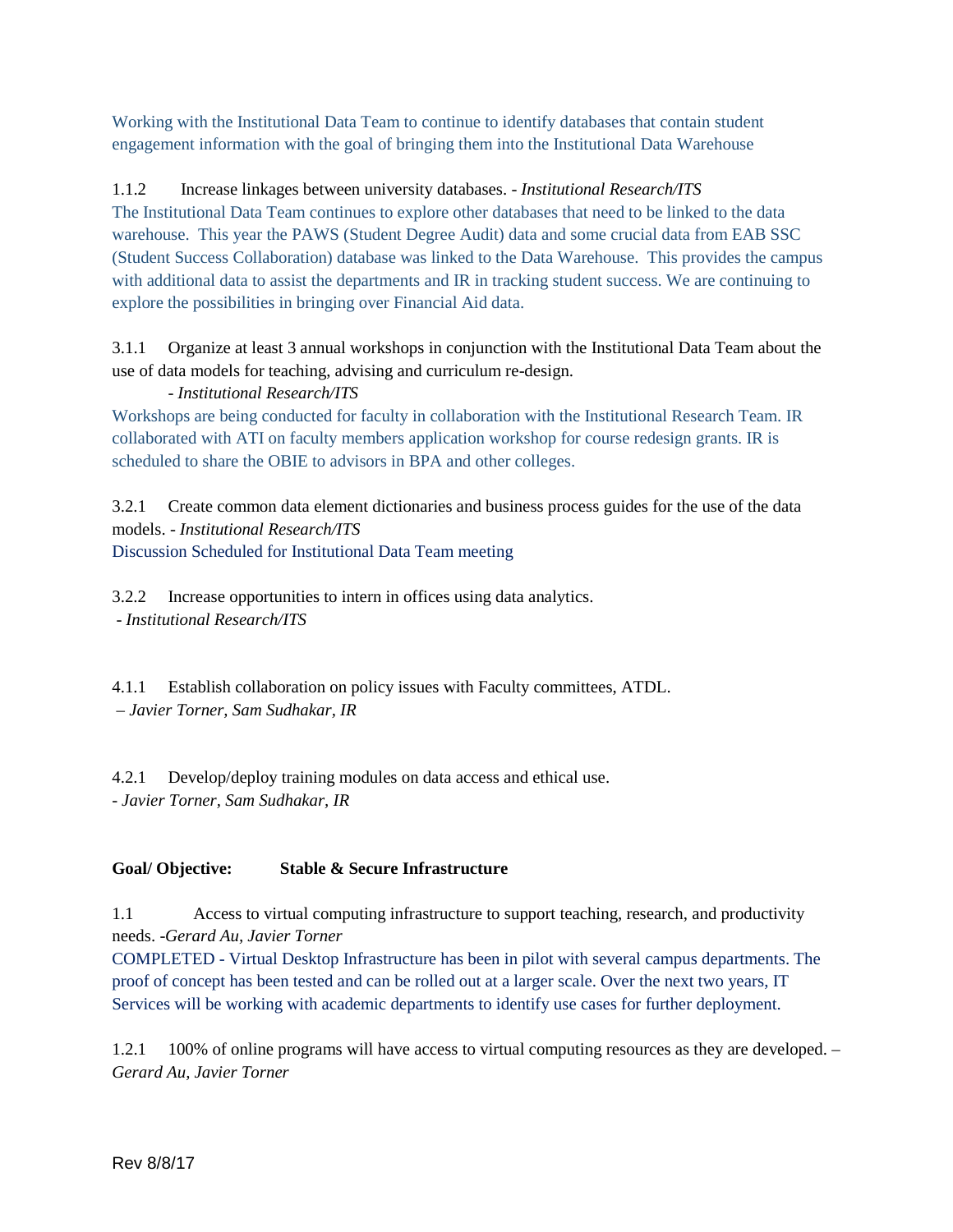COMPLETED - Virtual computing resources already available for students as a POC. Over the next two years, IT Services will be working with academic departments to identify use cases for further deployment and will seek additional funding to scale this service according to demands.

Obj. 3 Deploy mobile and wireless platform to provide seamless access and communication -*Gerard Au* TNS is piloting user-based firewall access between wireless network and campus.

3.1.2 100% outdoor coverage along Coyote Walk by the end of 2017 and 100% across populated campus locations by 2020. -*Gerard Au*

COMPLETED - TNS have strengthened outdoor wireless across many areas on campus, including Student Union Plaza, walkway and open space by the quad, as well as "filled in" gaps along Coyote Walk. There are plans to install outdoor access points when temporary classrooms come online in December 2017.

3.1.3 Enhanced cellular coverage across various carriers for both campuses. – *Gerard Au* IN PROGRESS - CSUSB worked with Crown Castle and T-Mobile and the new cell site is in construction with an expected go-live date is Fall 2017. Negotiations with Verizon Wireless is still in progress.

3.2.1 A common app that will support colleges/departments to communicate and engage with students, faculty, and staff. – *Lenora Rodgers*

*During the 3rd quarter, we evaluated different mobile applications to better serve the university. We*  decided it would be best to use a solution that will work on any platform and be responsive. This will *make the transition from desktop to phone seamless while saving the university money and time by using one solution for both the portal and mobile. It will also save in resources. One solution, multiple platforms. We agreed that Modo Labs is the best solution for a portal/mobile platform and GreyHeller PeopleMobile/Desktop solution to handle our PeopleSoft needs. We are currently in the purchasing process and hope to start implementing this solution before the end of 2017.*

#### **Goal/ Objective: iEngage**

1.1.1 Create survey and plan for dissemination by October 2016 – *Felix Zuniga* Created the survey with the feedback from the iEngage committee / Office of Community Engagement.

1.2.1 Complete campus/community data collection process by November 2016 - *Felix Zuniga* Sent out the survey to the OCE partners and gathered feedback.

1.3.1 Use findings to inform and guide community engagement objectives 2-4 - *Felix Zuniga* In progress.

1.3.2 Review progress towards objectives and alignment with report findings on a quarterly basis - *Felix Zuniga*

In progress.